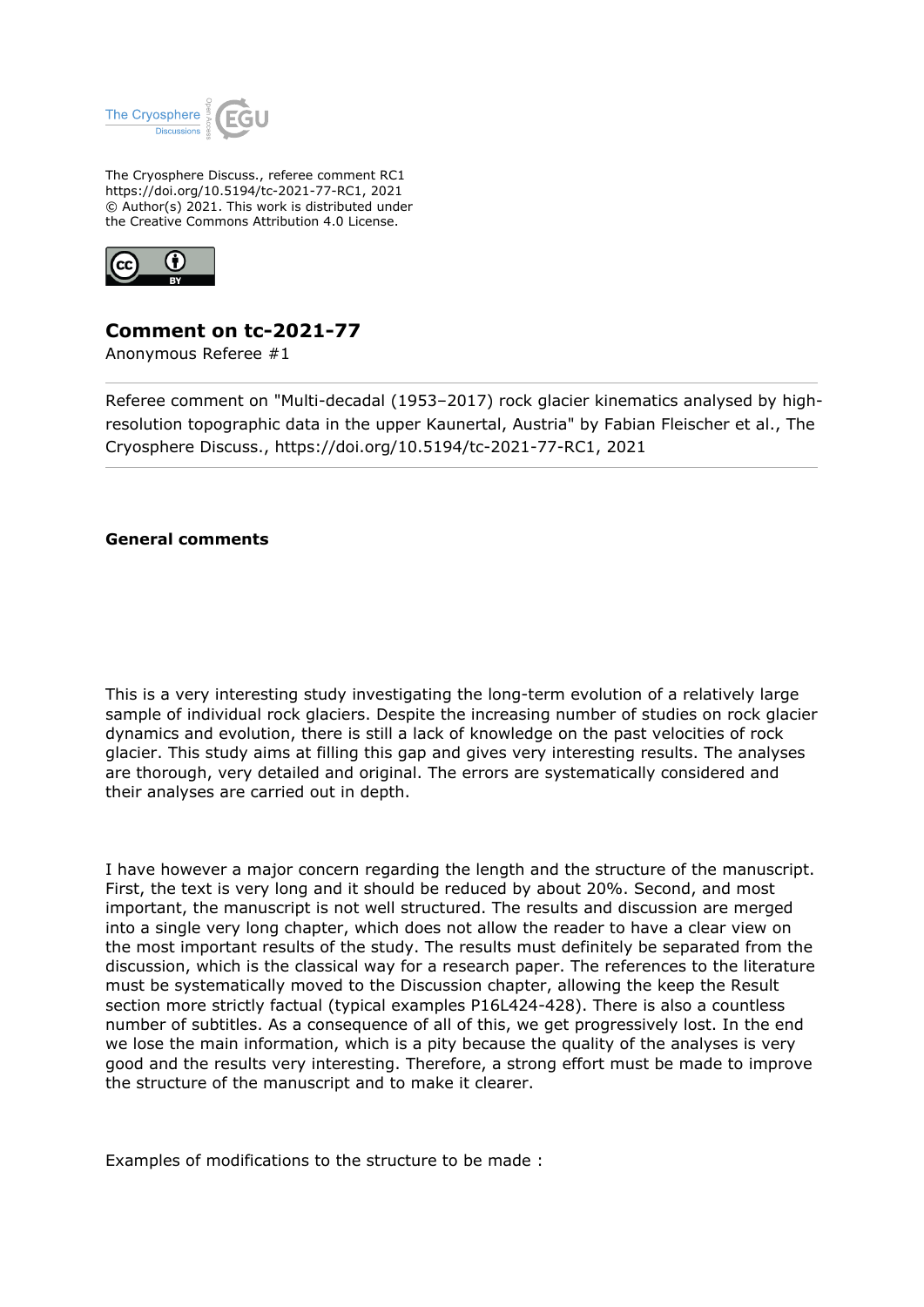- Move chapter 4.1 after 4.2
- Chap 4.4 (and 4.3.3., which should be merged with 4.4) should be moved in the Discussion and condensed.

The difficulty for such a study relies on its intrinsic interest : whereas similar studies generally consider one or two landforms, here a large amount of data is available for 9 rock glaciers. Thus, the authors must find a way between presenting sufficient data without losing the reader in two many details. A way to do it would be to focus more on the general trends and to reduce a bit the analyses of the exceptions and of the special cases.

The introduction is a bit lengthy and not well structured. Up to line 55 it's a long summary on the general characteristics of a rock glacier. Not everything is useful, thus I suggest to shorten this part and to keep only what is necessary. Another issue is that we must wait the end of the introduction to know the goal of the study. Ok, the precise objective must be presented after the state of the art, but the general objective, or at least the topic of the paper must be stated much earlier. Thus, I recommend to reorganize the introduction and to better structure it (see specific comments).

The state of the art is generally good, but additional references on the current state/velocities of rock glaciers, including destabilizing ones, could be added. For example Kummert et al. 2018, Vivero & Lambiel 2019, Marcer et al. 2021,…

In such a study it would really help to have a Google Earth link to visualize the rock glaciers, or/and pictures of each rock glacier.

The results of the rock glacier inventory are presented in the Study area section, whereas the method for achieving it is presented after, in the Material and Methods section. This is not coherent. Since this rock glacier inventory is part of this study, the results must be moved in the corresponding section and removed from the Study area section.

The calculated 3D displacements are changes normal to the surface. As explained by the authors, they are an alternative to the traditional DoD, and even a better quantification of the thinning/thickening processes on an ice-sursaturated permafrost body (see Vivero & Lambiel 2019 for a similar study). But this is not 3D displacement. The latter is rather a displacement that considers the 3 components x, y and z. As such this defines the displacement parallel to the slope angle, and thus the real displacement, contrary to the horizontal 2D displacement. The titles and text related to this must then be reformulated.

If I understand well the chart on Snow cover onset, snow arrived roughly early September around the years 2010. This means that what you consider as the snow cover onset in fact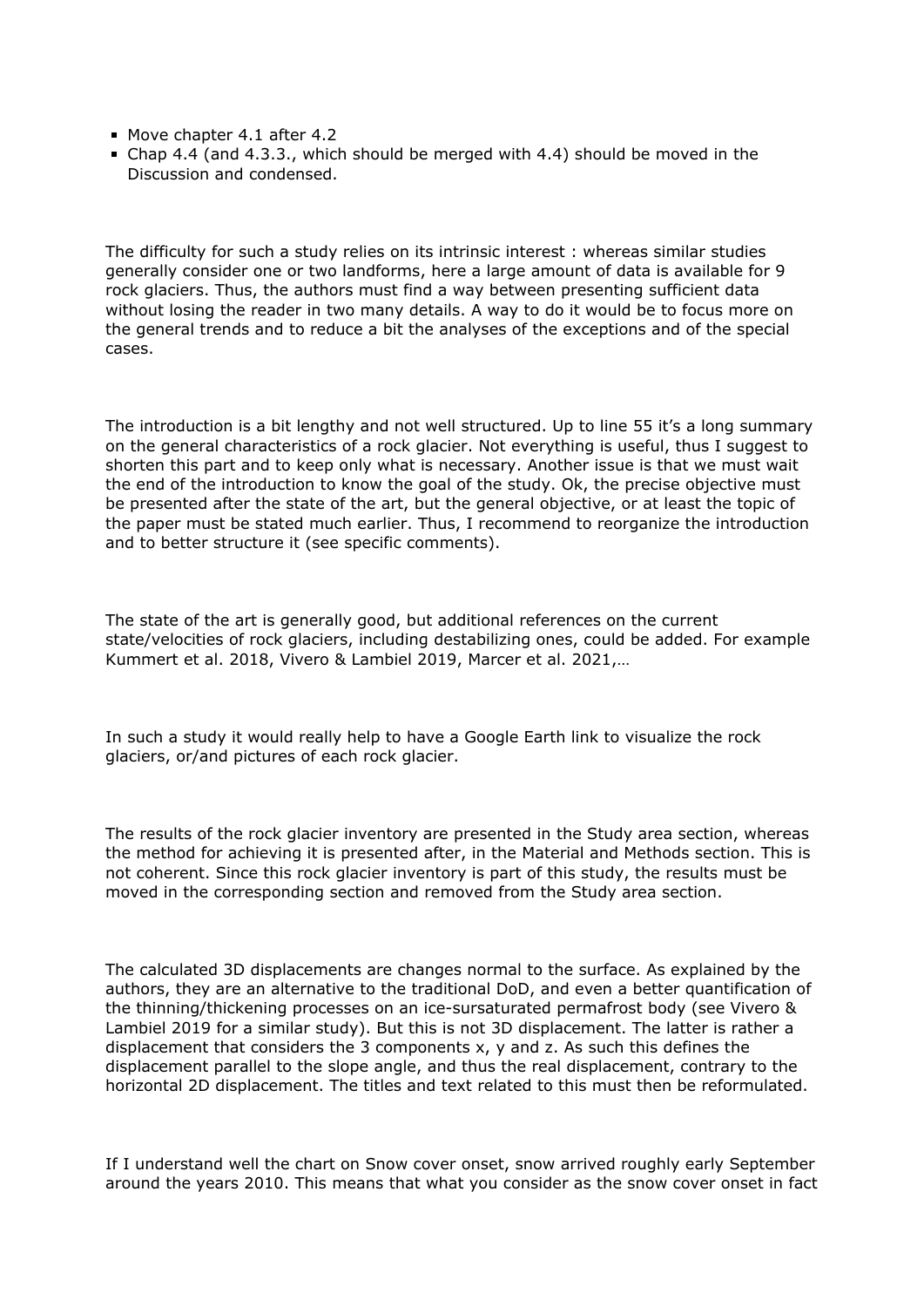corresponds to the first snow, meaning that snow can then melt completely until new snow falls. Hence, this parameter cannot have any influence on the rock glacier kinematics. Much more important is the date when a substantial snow cover is established  $(\sim 50 \text{ cm})$ , allowing ground insolation. In addition, I suggest to add as a parameter the date of complete snow melt in spring. This has a strong influence on the MAGST and thus on rock glacier kinematics. See PERMOS 2019. Permafrost in Switzerland 2014/2015 to 2017/2018. Noetzli, J., Pellet, C. and Staub, B. (eds.), Glaciological Report Permafrost No. 16–19 of the Cryospheric Commission of the Swiss Academy of Sciences, 104 pp.

The interpretations of the velocities and surface changes regarding the external parameters are sometimes rather hypothetical and should more systematically rely on existing literature. This would be much easily achieved by moving these interpretations in the Discussion chapter.

**Specific comments**

P1L12. Two times "change" in the same sentence.

P1L20. In the rest of the manuscript you don't talk about vertical 3D, but only 3D. Be consistent. But take also in consideration my comment above about 3D.

P2L31. **are** responsible

P2L32. **generally** coarse debris layer (the coarseness depends on the lithology).

P2L33. landforms

P2L38. Remove "also". If the origin is periglacial, then the ice forms by freezing of water.

P3L77-80. Here you present the results of a specific study on velocity variations for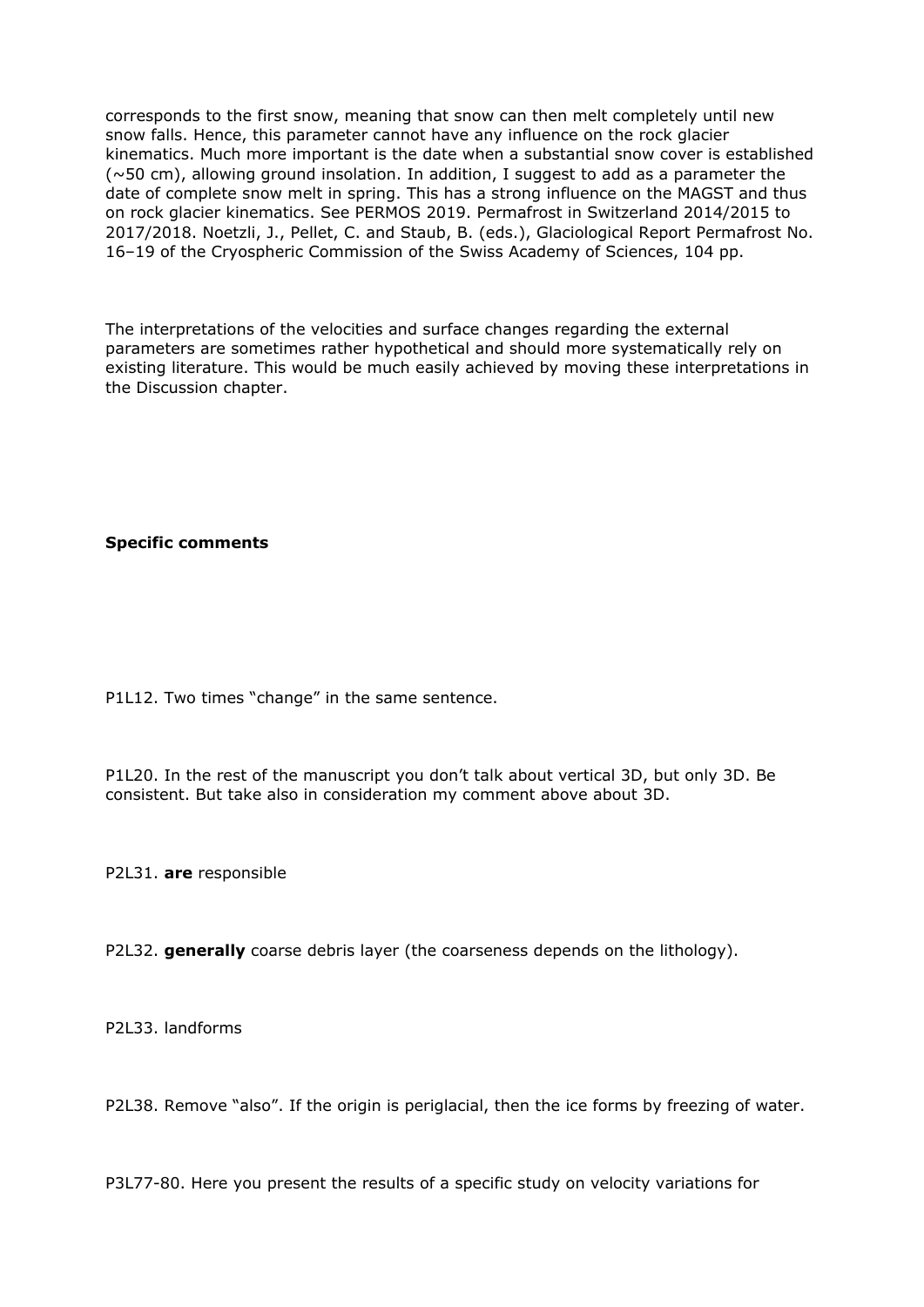selected rock glaciers. But it must be moved around L60, where you talk about rock glacier velocities. In addition, it appears weird to give details for a specific region only for one study. Thus, either you stay more general, or you keep these details but, in the meantime, you must give similar details for the other referenced studies.

P3L85. **of** rock glaciers

Figure 1: add the location of the study area in Austria; add the location of the highest summit.

P4L103. Why "pseudo" ? It sounds weird.

P4L106-108. Obviously the road was built for the ski activities. You could make it clearer and say a bit more on the anthropogenic influence.

P6L127. To avoid repetition replace the second "Berger et al. (2004) by "The latter".

P6L150-154. This refers to the state of knowledge on factors controlling rock glacier kinematics. Therefore, it should be moved into the introduction.

Table 1: Mi**n**istry

P7L170. This is an open reproach towards the company that can be critical. I suggest to moderate your sentence.

Table 2: Uniformize the font

P8L200-201. How many GCPs did you use ?

P10L240. ha**d**. In general, check the tenses. Sometimes the present is used, sometimes the past (L245: better were than are).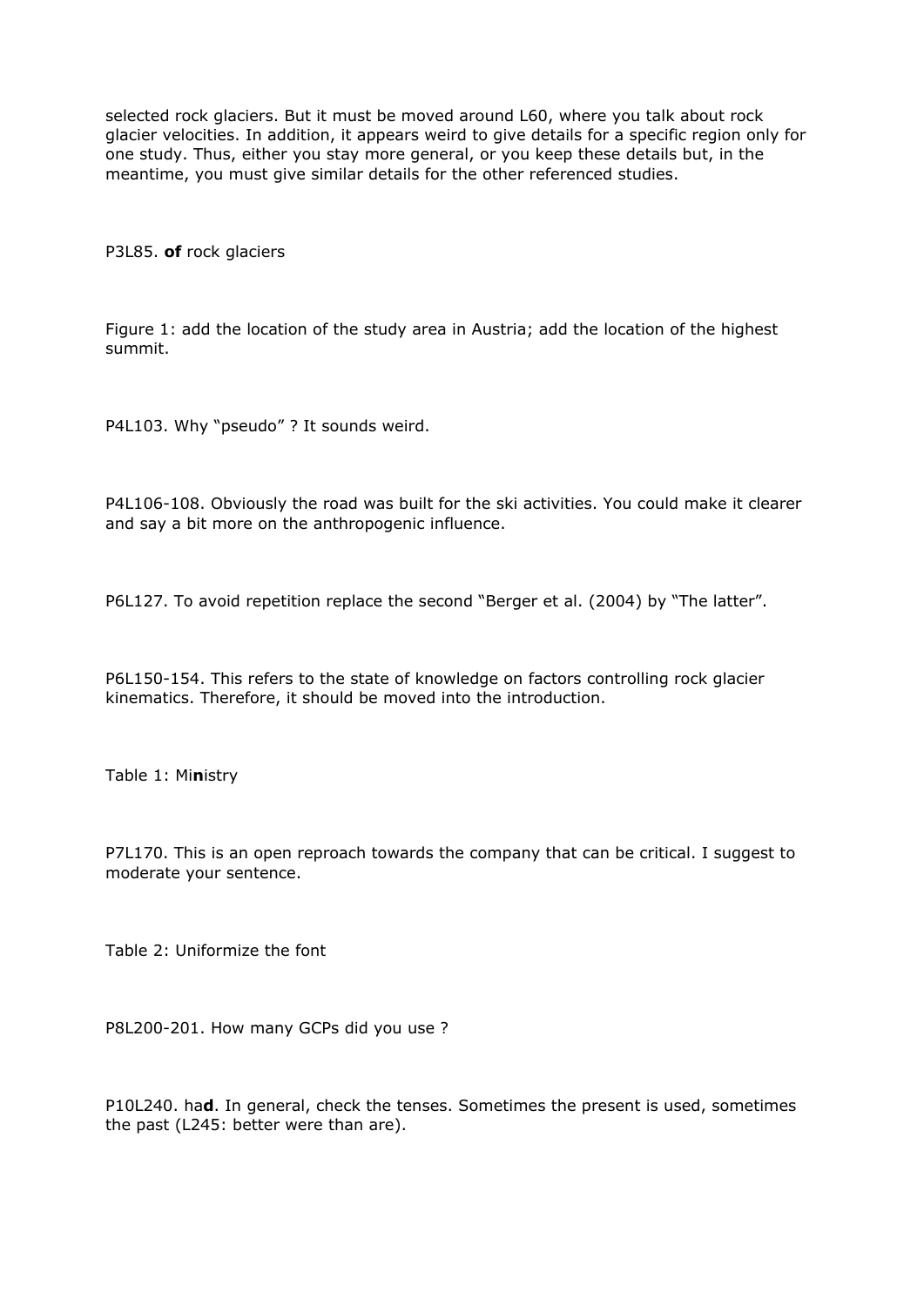P11L274. Figure number ?

P12, chap. 3.6. See my general comment on the 3D displacements.

P12L300. **a LoD**

P13L320-322. Syntax problem with this sentence.

P15L366-367. The end of the sentence is strange.

P15L367. El**e**vation.

P15L375. You could complete with additional references.

P15L389-390. I don't understand this sentence. You mean that P increased from 931 mm/yr to 957 mm/yr at Weißsee ? Please reformulate. And in the following lines it is not clear of which station you are talking about. And why not showing the data for Weißsee station ?

P16L408. Honestly the tiny decrease in the snow duration cannot be considered as a trend. it only takes one year with a positive anomaly for the trend to reverse. And how do you calculate the snow cover onset ? From which snow depth do you consider that the snow cover is permanent ?P16L422. How much were the velocities for this period ? According to Fig. 8 they should not have been much higher than 0,5 m/yr. Such displacements should not have provoked decorrelation.P17L433. You could also reference to the PERMOS reports.

Figure 4: What do the red dots and bars indicate ?

P18L454. Space before "Roer"P18L458. Could it be differently ? At the scale of the study area the changes in external forcing are the same for all the rock glaciers.P19L482. Fig **5**. To compare the size of the different rock glaciers the scale should be the same, and obviously it is not (in any case it is too small to verify it).P19L483-484. … which is so normal ! I don't know any rock glacier showing uniform velocities on its entire surface.P19L491-492. This is highly speculative. With such a low sample it is not possible to conclude anything about the link between rock glacier acceleration and altitude. And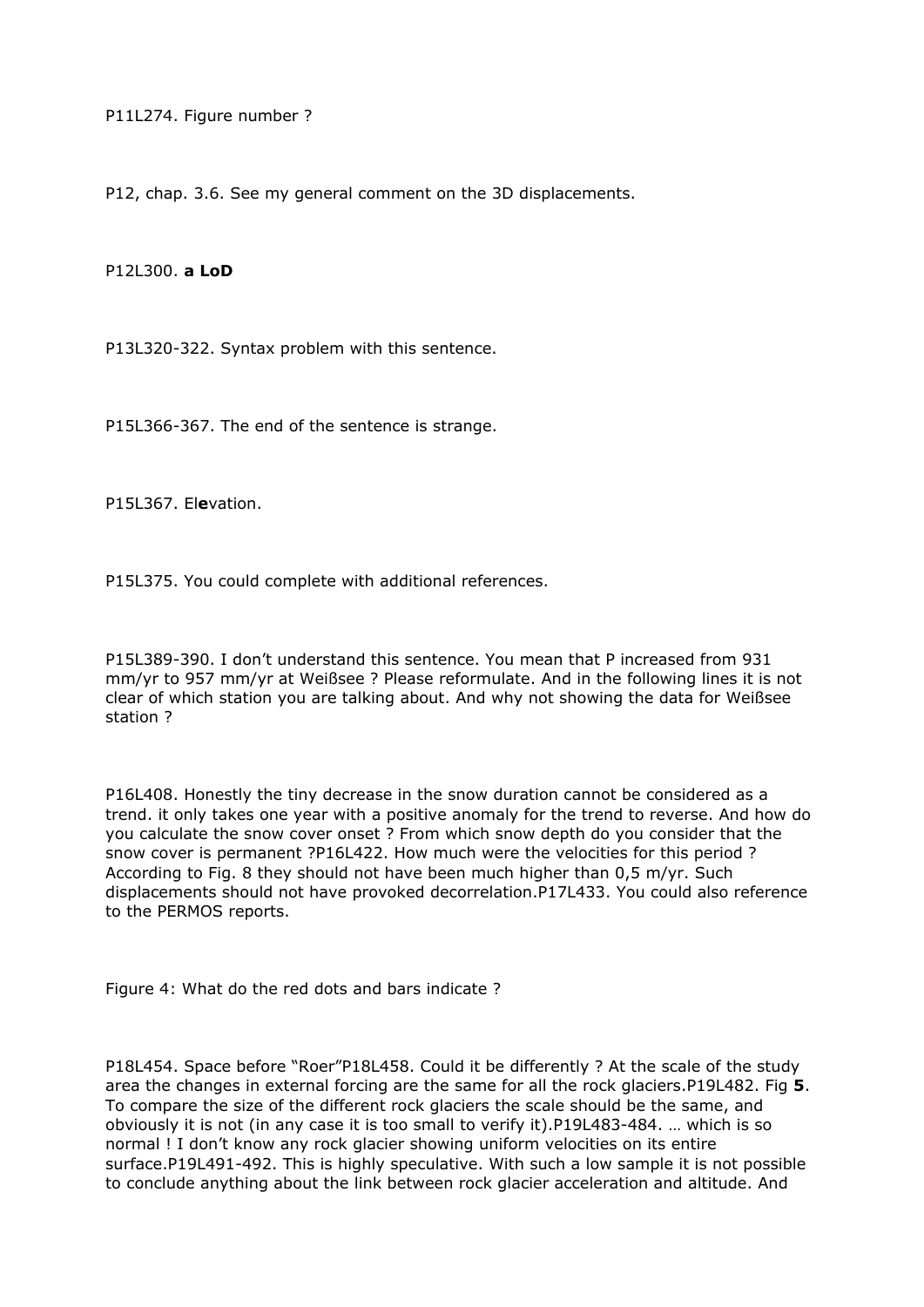there is no objective explanation why higher rock glaciers would react more than lower ones.

P20-21, Figure 5. Figure a bit complicated. Everything is too small and thus difficult to read. I suggest to make 2 figures with 1) the charts and 2) the maps.

P22L523. What do you mean by "system state" ?

P22L225. "summer" instead of "autumn".

P22L530. But the velocities are not only controlled by air temperature but also, and in a large portion, by the historic development of the snow cover, including the date of complete snow melt.

Figure 6: Indicate the period of comparison regarding the anomalies in T and P. I guess 1961-1990 ?

P25L570. But generally a long duration of the snow cover is related to a thick snow cover, and thus leads to increasing liquid water, considering also that the latter is available all along the snow melt period.

P25L582. Looking at Fig 7 the value for RG 05 seems to be lower than 0.031

P25L591. What is this other rock glacier pushed forward ?

P26L598-606. Please refer to the corresponding Figure. This is an example of too long paragraph regarding the data that have to be presented. The same could be said in 3 lines. Not necessary to give all these details for RG 02.

P26L615. …different sizes. We already know this.

P27L618-621. Despite the fact that the maps are tiny (please increase the size, for instance by making 2 figures), I rather see patterns of positive or negative changes instead of scattering. Or you mean scattering at a larger scale ? But anyway the figures